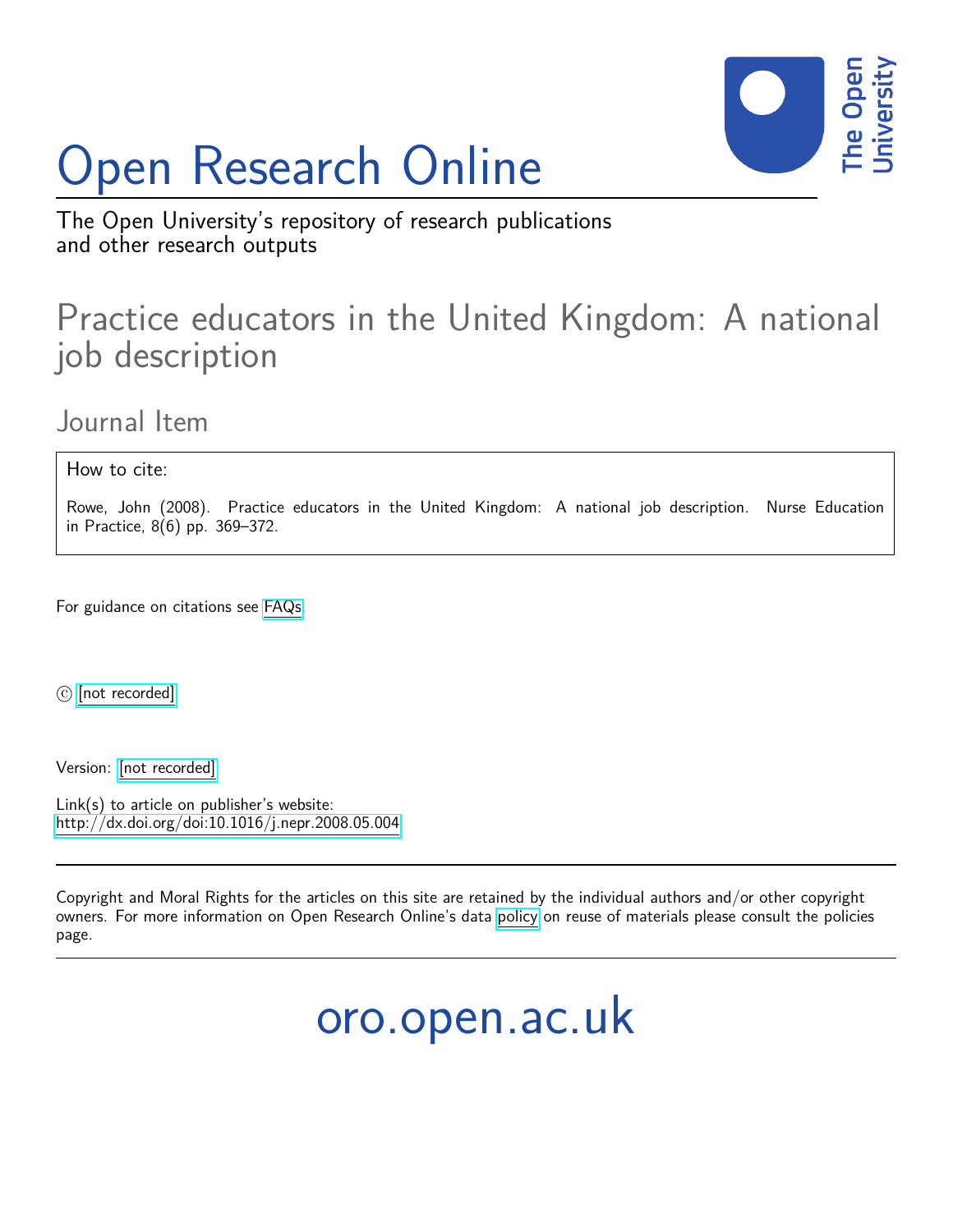## **Practice educators in the United Kingdom: A national job description**

#### John Rowe

#### SUMMARY

Much is known about the purpose of practice educators in the United Kingdom, but how their role is implemented is subject to conflicting expectations, partly created by the structure in which they work. Joint appointments between universities and practice are an opportunity for both organisations to collaborate in a partnership to enhance practice learning and fulfill one of the main aims of the practice educator role: to narrow the theory- practice gap. However tensions exist.

This paper advocates a national (UK) job description for practice educators to reduce some of the tensions and conflict between the expectations of collaborating partners in practice learning. This would enable practice educators to concentrate on their obligations while employers concentrate on enabling practice educators to fulfill their obligations by upholding their rights to proper preparation, support and career structure.

### DEBATE

In a recent paper Jowett and McMullan described an evaluation of a new practice educator role supporting pre-qualifying nursing students across three counties in the UK (Jowett and McMullan, 2007). They reported that the practice educator was perceived as an important link between practice and the University and supportive to both mentors and students. They also identified some of the difficulties practice educators experienced; lack of a common understanding over promoting clinical competence, and tensions that have arisen out of being a joint appointment between the NHS and HEI.

This paper aims to stimulate debate about how practice educators fulfill their obligations whilst exploring their role further. It illuminates the practice educator role in terms of their obligations and their rights, and discusses the merits of being a joint appointment between service and education providers. It concludes by proposing that there should be a single national (UK) job description for practice educators.

Roles refer to a position in a social structure, and can be defined as sets of rights and obligations (Banton, 1965). Practice educators have obligations to the public, their employer, professional body and their colleagues, as well as their students.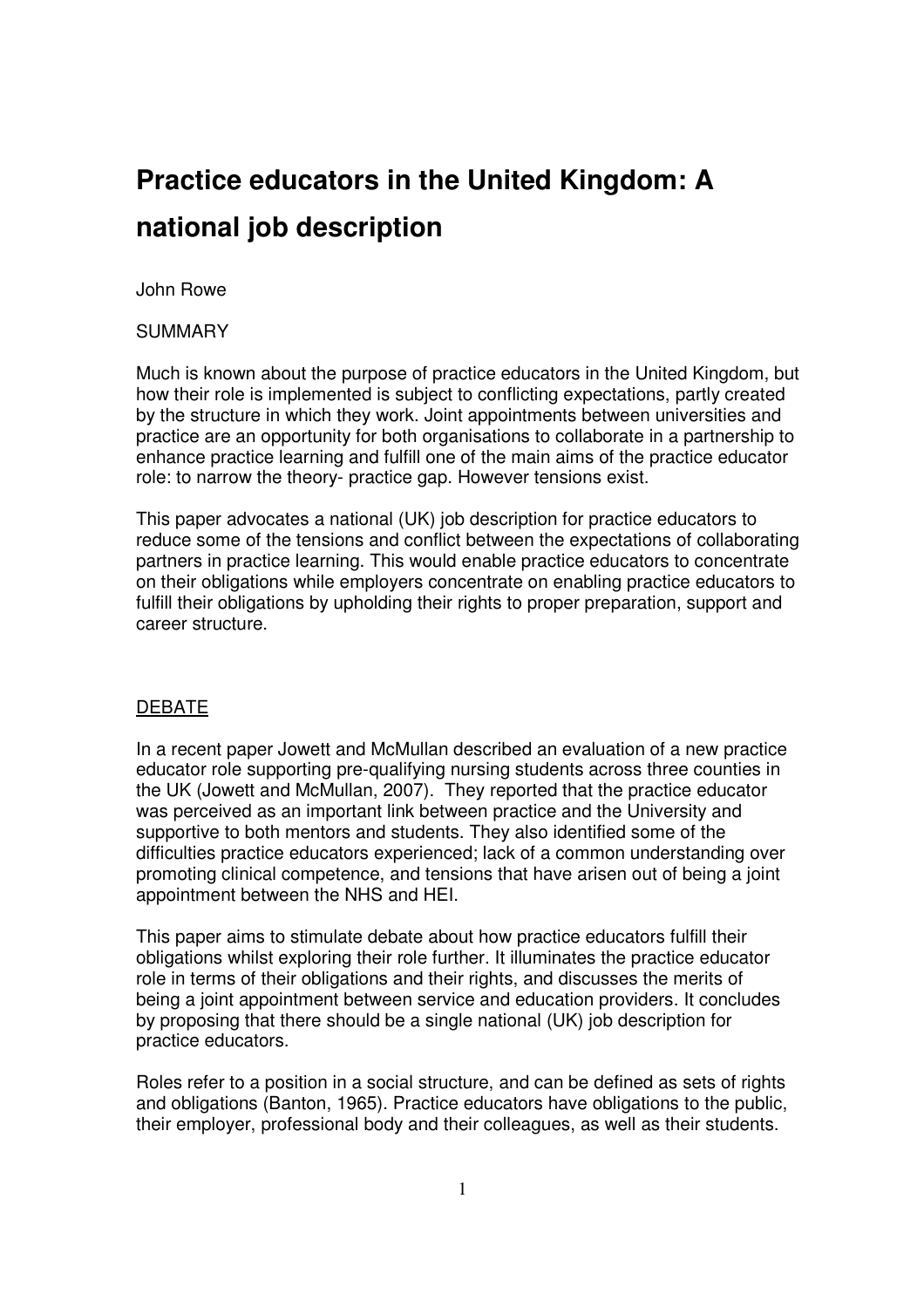They also have particular obligations which are synonymous with duties described on their job description. Alongside these obligations they also have certain rights associated with their employment. Rights refer to the means by which practice educators are enabled to fulfill their obligations and might consist of, for example, preparation and training.

A review of primary research was conducted into a number of practice educator roles which provided support to student nurses in practice settings. Three electronic databases were selected because they held records on health services, education and nursing: CINAHL, ASSIA and the BNI. Together these databases provided access to a wide range of professional journals containing details of research reports on nursing practice and education. The key words chosen were selected to identify a wide range of papers about nurse education: 'student nurse', 'education', 'placements, 'roles of practice educator,' 'student support in practice', 'practice teaching support' , 'learning in practice,' 'personal tutor', 'practice teacher', 'lecturer practitioner', 'practice facilitator' and 'link teacher'.

A huge amount of literature is available about nursing and students' experience of practice and learning support for students in practice, but as Gidman (2001) observed few research studies could be identified in the literature, and none specifically addressed practice educator roles in terms of obligations and rights. It was apparent that there was no overarching strategy for evaluating the impact or implementation of these roles, and a lack of research into the development of lecturer- practitioners following their establishment (Williamson et al, 2004). Inferences could be made, though, from the viewed research about what obligations were expected and whether they were fulfilled or not. Likewise the reviewed research illuminated the rights practice educators could expect, and if and how they were upheld.

One of the purposes of the introduction of practice educators was to address the theory practice gap that had emerged with teachers based away from the practice setting, and often at a distance from the students they supported in clinical areas. Aston et al (2000) conducted a multi- site study into the role of teachers and lecturers in practice because of problems with practice education. They concluded the role needed to be clarified as the responsibility for both theoretical and practice elements was placed with the universities.

Previously Fairbrother and Ford (1998) reviewed the multifaceted aspects of the lecturer- practitioner role, and identified that there were local discrepancies. They were ill- defined in different health settings, and with no universal job description or method of implementation. This suggested that expectations of the role lecturer practitioners were supposed to perform were not clear for those who were implementing them, and that there was no overall strategy for their introduction.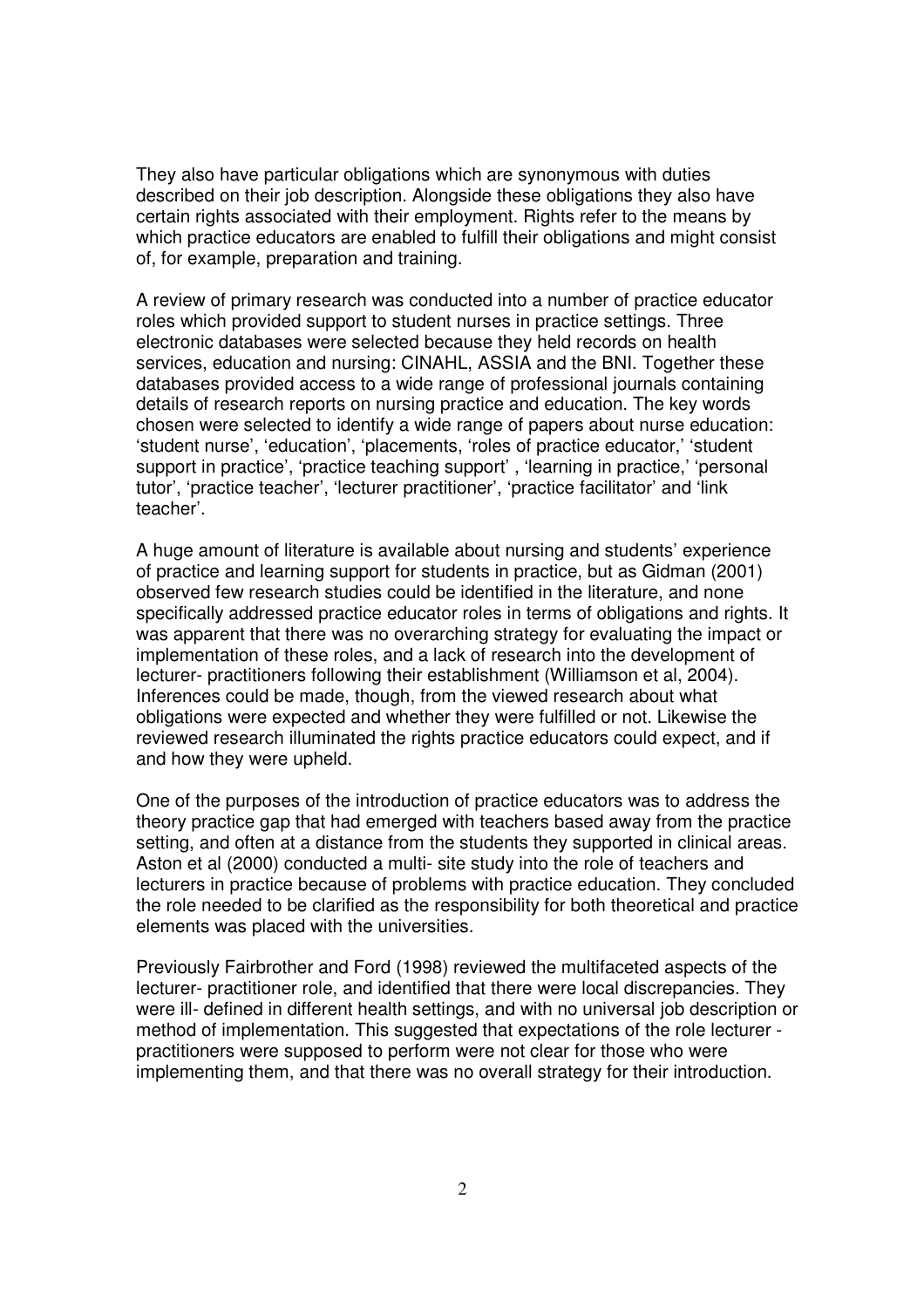The reviewed literature illuminated practice educator obligations. Although there were differences between job titles and the structures in which practice educators worked, there were similarities between their obligations. Paramount of these was practice educators' visibility in practice, credibility, and ability to narrow the theory practice divide for students. The presence of the lecturer in the practice setting was very important (Aston et al, 2000). Brown and Pollack (1998) asserted that trained nurses judged the effectiveness of nurse teachers in clinical areas in relation to their ability to assist students to manage the reality of clinical practice, with an obligation to narrow the theory- practice gap (Driver and Campbell, 2000) by finding the most effective way for students to achieve their objectives (Davies et al, 1996). Aston et al (2000) identified aspects of the practice educator role as student support and the development of the learning environment including practitioner support and development. They were a link between the university and practice (Williamson, 2004) as well as students and practitioners (Newton and Smith, 1998).

The reviewed literature also illuminated some of the rights practice educators could expect to enable them to fulfill their obligations. They could expect to be well prepared for their role, but in many cases preparation for their role had been lacking (Aston et al, 2000). Where formal induction procedures had been available they were unhelpful (Williamson et al, 2004). Aston et al (2000) noted a perceived lack of guidance, and where guidance was available it was vague, unachievable and open to individual interpretation. Even though practice educators were perceived to have had obligations in the practice setting their actual role there was not clearly defined (Davies et al, 1996), with unclear expectations, no universal job description or method of implementing the role. The rights practice educators might have expected; adequate preparation, induction and guidance, clear expectations and job description seemed to have not been fully upheld.

There is a growing understanding of practice educators' obligations, but much less clarity about how these expectations can be met. Lathlean (2007) proposed that there were challenges when implementing a complex role such as that of a practice educator. These included: role ambiguity, difficulties of role definition and role overload. There has been lack of clarity with the roles (Carnwell et al, 2007) with no common denominator for the level of responsibility (Salvoni, 2001). Although it has not been apparent from the evaluations, there is a danger that in the absence of clear expectations the role could be ineffective in both education and practice (Hancock et al, 2007). Because there has been no overarching definition for a practice educator formal evaluation of the role has been more difficult (Leigh et al, 2005).

Jowett and McMullan (2007) concluded the practice educator was a link between practice and the university. This link is borne out by the literature especially regarding the structure of joint appointments between education and practice. Joint appointments created an alliance (Salvoni, 2001), with practice educators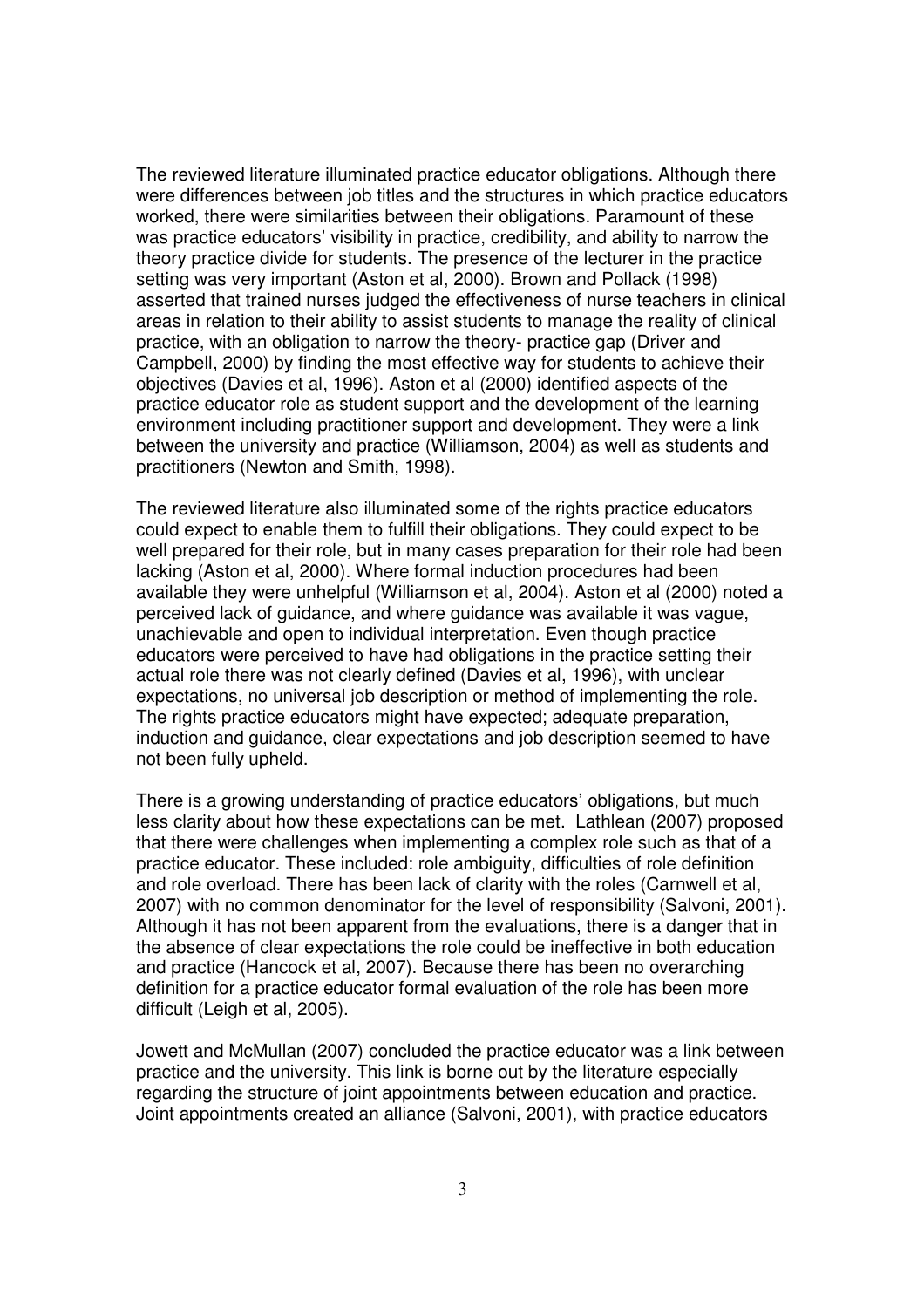having a 'foot in both camps' (Carson and Carnwell, 2007) with potential rewards of having the 'best of both worlds' (Salvoni, 2001)**.**

But joint appointments can also bring tensions. One of the participants in Jowett and McMullan's study felt like 'piggy in the middle' (2007: 269) due to conflicting expectations from the university and practice, and another wanted support from either practice or the university. Conflict arose from serving two masters at the same time (Carnwell et al, 2007). Tensions were noticed by others as well, with one participant in Hancock et al's (2007) study stating it was hard to know if he (the practice educator), was representing the university or the trust. Practitioners and students recognised the difficulties of educators being responsible to both service and education (Carson and Carnwell, 2007).

Not only do these tensions create dissonance, but they also bring professional disadvantages. One of the frequently discussed problems for practice educator was career progression. As a joint appointment there was a need for a clearer career pathway (Leigh et al, 2005) with a structure and appropriate salary (Salvoni, 2001). Often choices were between staying in practice, remaining a practice lecturer or taking up a temporary secondment to the university. Problems for practice ensued where specialist knowledge and skills held by the joint appointee practice educator were lost, and high caliber personnel on shortterm contracts were hard to recruit.

Jowett and McMullan (2007: 270) concluded that 'there is a need to recognise that learning in and from practice requires support, resourcing and prioritising.' Practice educators have been received positively; they are seen as a link between practice and the university and they are visible and supportive to practitioners and the learning environment. The challenge to support learning in practice is not confined to isolated pockets of nurse education, but according to the empirical evidence are widespread, and need to be addressed on a national scale.

A potential resolution to the tension created by conflicting expectations is to develop a single national (UK) job description for practice educators with a common language that explains precisely what the role obligations are, and with clearly expressed rights. Practice educators could concentrate on their obligations while employers concentrate on enabling practice educators to fulfill their obligations by upholding their rights to proper preparation and guidance, support and career structure. Much of the lack of clarity and problems between education and practice resulting from joint appointments could be reduced. Local initiatives could concentrate on preparing post-holders for the role rather than the conflicting demands from within and between services and education about the focus of the role (Hancock et al, 2007).

.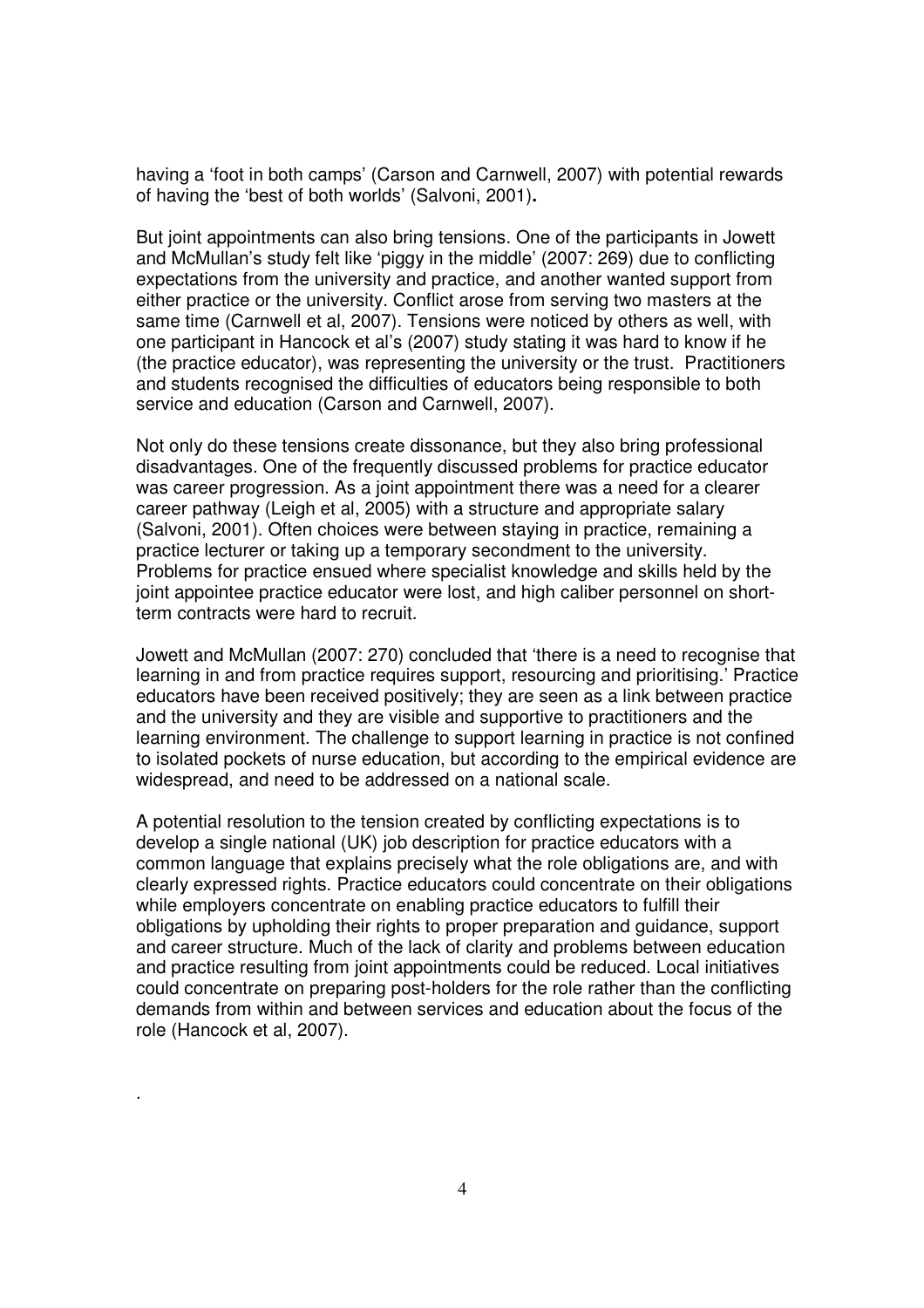#### References

Aston, L. Mallik, M. Day, C. and Fraser, D., 2000. An exploration into the role of the teacher/lecturer in practice: findings from a case study in adult nursing. Nurse Education Today 20 (3), 178-188

Banton, M.,1965. Roles: An Introduction to the Study of Social Relations. Tavistock Publications, London

Brown, N. and Pollock, L.C., 1998. The ideal role of the nurse teacher in the clinical area: a comparison of the perceptions of the perspectives of mental health, learning difficulties and general nurses. Journal of Psychiatric and Mental Health Nursing 5, 11- 19

Carnwell, R. Baker, S.A. Bellis, M. and Murray, R. 2007. Managerial perceptions of mentor, lecturer practitioner and link tutor roles. Nurse Education Today . 27, (8), 923- 932

Carson, A. and Carnwell, R. 2007. Working in the theory practice gap: the lecturer practitioner's story. Learning in Health and Social Care. 6 (4), 220- 230

Clifford, C., 1996. Nurse teachers' clinical work: a survey report. Journal of Advanced Nursing 23 (3), 603- 611

Davies, S. White, E. Riley, E. and Twinn, S., 1996. How can nurse teachers be more effective in practice settings? Nurse Education Today 16 (1), 19-27

Driver, J. and Campbell, J., 2000. An evaluation of the impact of lecturer practitioners on learning. British Journal of Nursing 9 (5), 292- 300

Fairbrother, P and Ford, S., 1998. Lecturer- practitioners: a literature review. Journal of Advanced Nursing 27, 274- 279

Gidman, J., 2001. The role of the personal tutor: a literature review. Nurse Education Today 21 (5), 359-365

Hancock, H. Lloyd, H. Campbell, S. Turnock, C. and Craig, S., 2007. Exploring the challenges and successes of the Lecturer Practitioner role using a stakeholder evaluation approach. Journal of Evaluation in Clinical Practice 13, 758- 764

Jowett, R. and McMullan, M., 2007. Learning in practice – practice educator role. Nurse Education in Practice 7, 266- 271